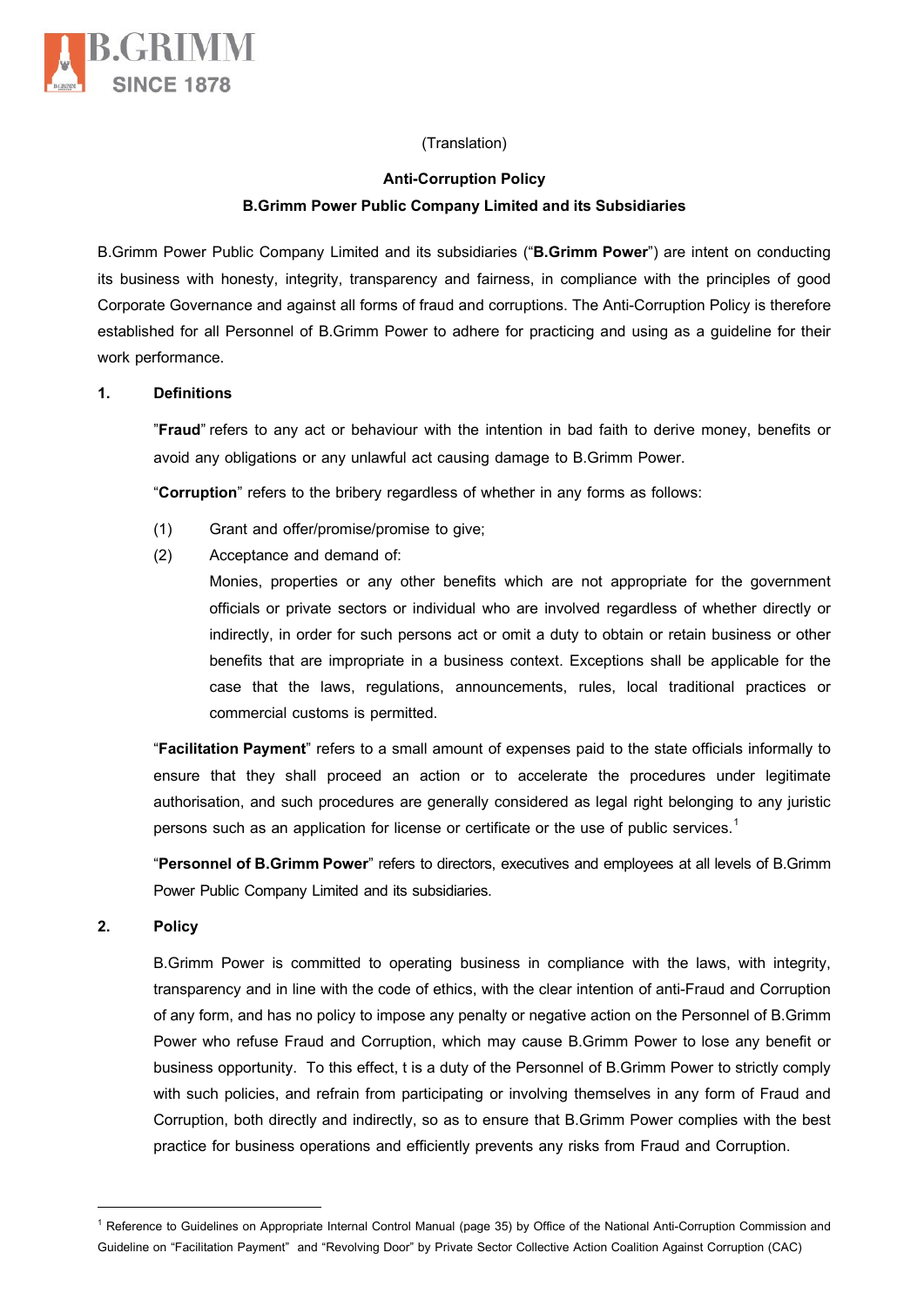

- 2.1 Personnel of B.Grimm Power shall not be involved in Fraud and Corruption in any of its form, whether directly and indirectly.
- 2.2 Personnel of B.Grimm Power is prohibited to offer, request, accept or give any kind of benefits which are Fraud and Corruption and also prohibited to make any Facilitation Payment that may lead to Fraud and Corruption.
- 2.3 Personnel of B.Grimm Power shall refrain from accepting or giving any gifts, souvenirs, assets, or any benefits or offering or accepting any hospitality or entertainment or accepting or offering any invitations to events, or seminars, both in the country and abroad, as a result of good business relationship which may risk to Fraud and Corruption.

If it is unavoidably necessary, the discretion must be properly exercised, taking into account customary practices, applicable laws, rules and notificationsand must be carefully conducted in accordance with the Gift-giving and Hospitality Policy as determined by B.Grimm Power.

- 2.4 Any forms of donation or sponsorship for charity, without business benefits or considerations, is considered as social contribution enhancing good image for the organisation. Therefore, such donation or sponsorship must be transparency and strictly conducted in compliance with Donation and Sponsorship Policy of B.Grimm Power in order to ensure that the donation and sponsorship will not lead to Fraud and Corruption.
- 2.5 B.Grimm Power operates our business with a policy on political impartiality in every country where we operate, and has no practice or policy to provide any political support or assistance, whether financial or by means of any other property, to political parties, groups, politicians and those involved in politics, whether directly or indirectly, as well as refrain from engaging or participating in any activities which will jeopardise our political impartiality and/or cause damage due to participation in such activities.
- 2.6 Any activities with government authorities or state officials shall be conducted accurately, transparently, and strictly in compliance with relevant laws, rules, regulations, and requirements.
- 2.7 To regularly provide the internal control systems and risk assessment with efficiency and appropriate in order to prevent the Corruption. To review and assess business's operational risks that may lead to the Corruption risks of at least once (1) a year;
- 2.8 To provide mechanisms for transparent and accurate financial reporting in accordance with the accounting standards that have been accepted internationally;
- 2.9 To establish the recruitment process of the human resources which reflects the Company's commitment to against Fraud and Corruptions;
- 2.10 To provide the communication channels with the protective measurement for the whistleblower for Personnel to be able to submit the clues, suggestions and complaints regarding the Corruptions;
- 2.11 To perform all tasks to be in accordance with the laws regarding Corruption in all countries where B.Grimm Power and its subsidiaries operate;